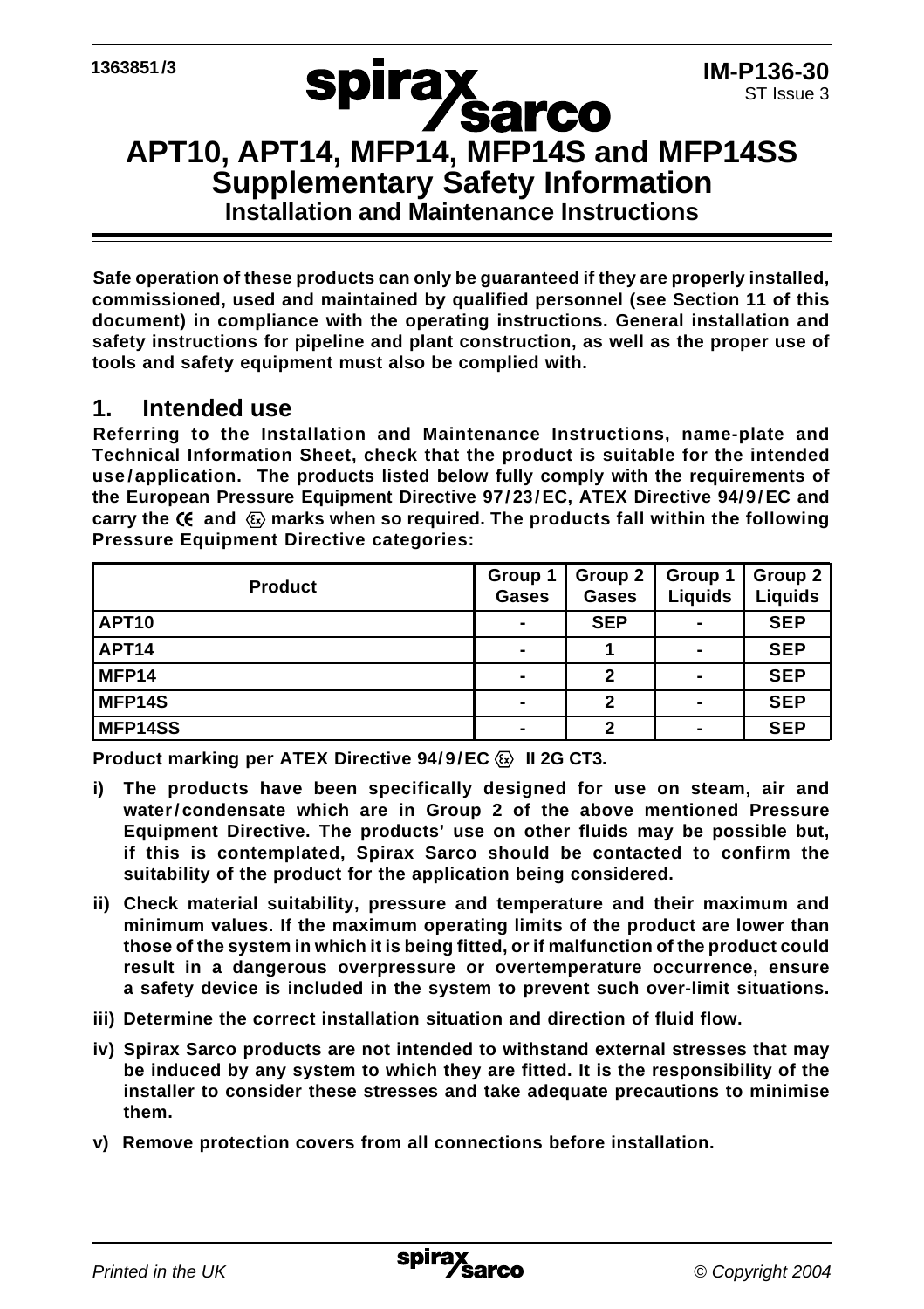## **2. Access**

**Ensure safe access and if necessary a safe working platform (suitably guarded) before attempting to work on the product. Arrange suitable lifting gear if required.**

# **3. Lighting**

**Ensure adequate lighting, particularly where detailed or intricate work is required.**

# **4. Hazardous liquids or gases in the pipeline**

**Consider what is in the pipeline or what may have been in the pipeline at some previous time. Consider: flammable materials, substances hazardous to health, extremes of temperature.**

## **5. Hazardous environment around the product**

**Consider: explosion risk areas, lack of oxygen (e.g. tanks, pits), dangerous gases, extremes of temperature, hot surfaces, fire hazard (e.g. during welding), excessive noise, moving machinery.**

## **6. The system**

**Consider the effect on the complete system of the work proposed. Will any proposed action (e.g. closing isolation valves, electrical isolation) put any other part of the system or any personnel at risk?**

**Dangers might include isolation of vents or protective devices or the rendering ineffective of controls or alarms. Ensure isolation valves are turned on and off in a gradual way to avoid system shocks.**

#### **7. Pressure systems**

**Ensure that any pressure is isolated and safely vented to atmospheric pressure. Consider double isolation (double block and bleed) and the locking or labelling of closed valves. Do not assume that the system has depressurised even when the pressure gauge indicates zero.**

## **8. Temperature**

**Allow time for temperature to normalise after isolation to avoid danger of burns.**

## **9. Tools and consumables**

**Before starting work ensure that you have suitable tools and /or consumables available. Use only genuine Spirax Sarco replacement parts.**

# **10. Protective clothing**

**Consider whether you and /or others in the vicinity require any protective clothing to protect against the hazards of, for example, chemicals, high /low temperature, radiation, noise, falling objects, and dangers to eyes and face.**